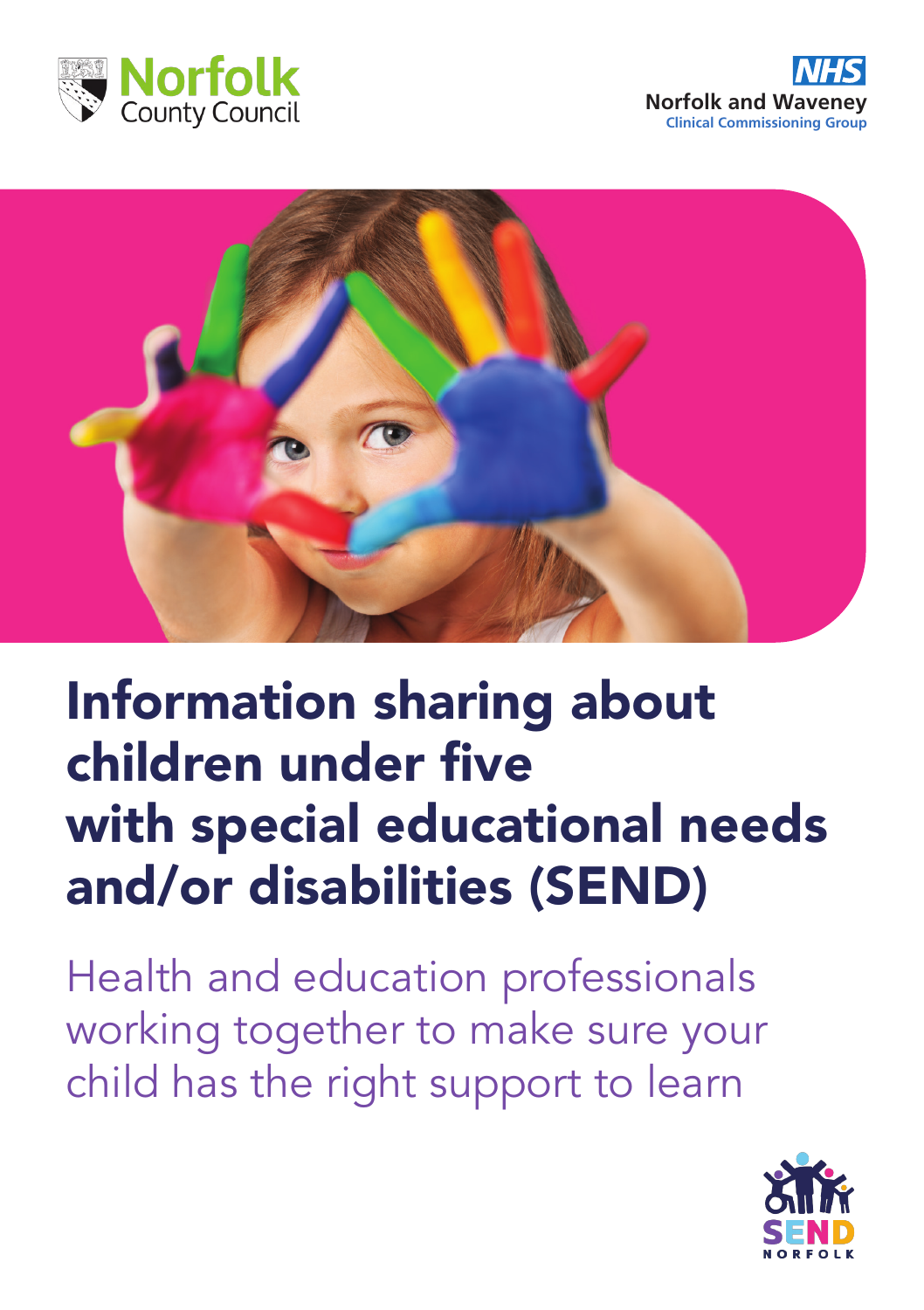#### **Overview**

Young children with **special educational needs and/or disabilities (SEND)** will often need some extra help and support at pre-school or nursery (known as Early Years settings), and when they start infant or primary school.

To make sure your child receives the right support, health and education professionals will work together and share information. This includes doctors, health visitors, speech and language therapists, and other professionals within the NHS and Norfolk County Council.

## Why is it important that Norfolk County Council knows about your child?

Gathering early information about children with SEND means the council can:

- work with Early Years settings to make sure the right support is available for your child now
- make longer term plans to ensure the right services, support and funding are in place in mainstream schools for when your child is ready to start
- ensure there are enough special school places for children with the most complex needs.

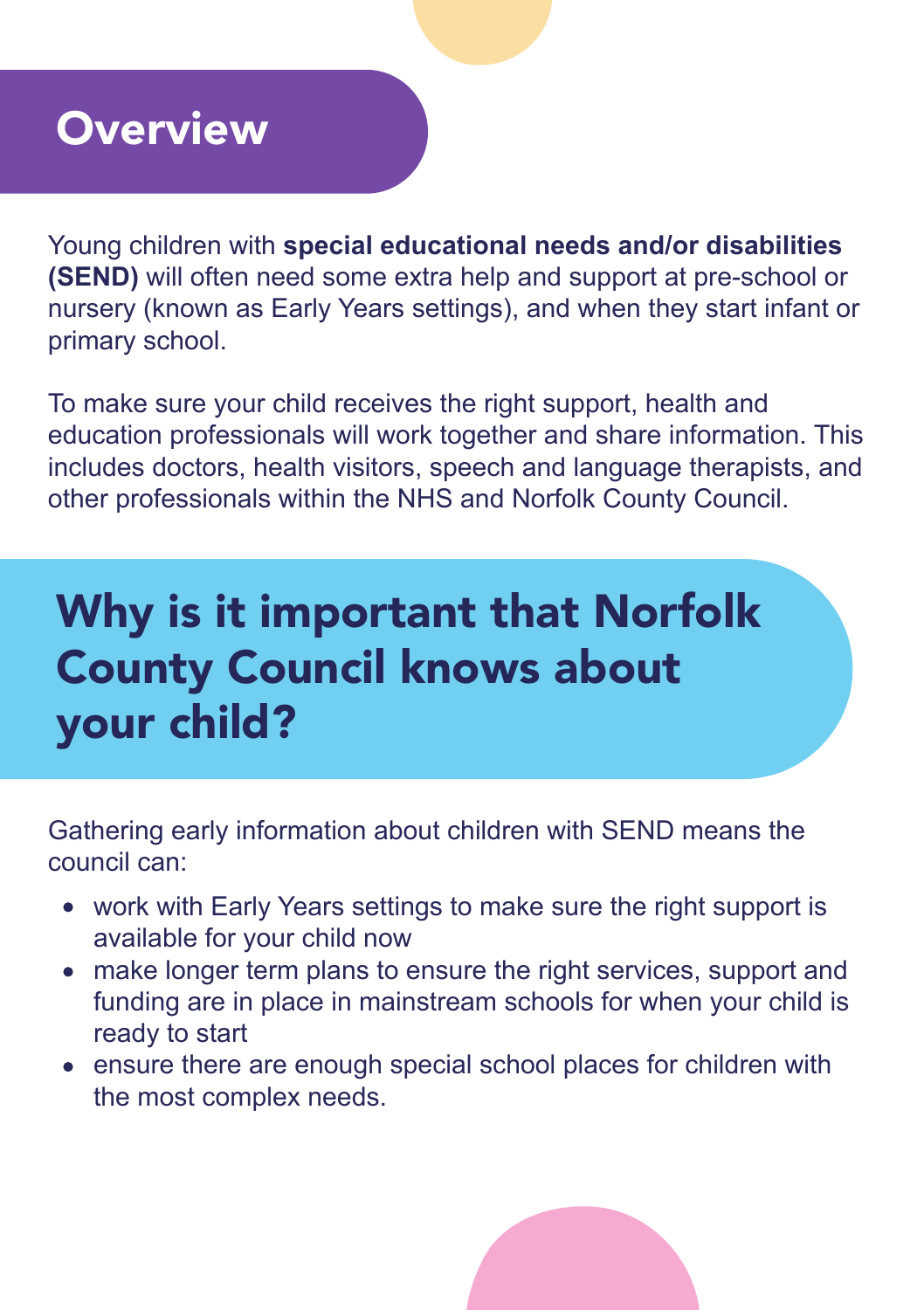#### How can sharing information help my child?

With this information, Norfolk County Council can:

- help you find a suitable Early Years setting for your child's needs
- make sure the Early Years setting receives funding and support for your child's needs
- make sure you have the information you need to choose the right infant or primary school.

### Who we share your information with

In continuing to ensure that your child receives the right help and support it is essential for Norfolk County Council to share relevant information with the parties detailed in this leaflet. It is not necessary for you to provide consent for us to do this, it is part of the County Council and health care organisations legal responsibilities to share, ensuring that there is co-operation between all parties involved in your child's care. This forms part of the Health and County Councils public tasks, It is necessary to enable the support required. More information on the Councils and Health Care obligation is available on Norfolk County Councils website under SEND Privacy Notice.

If you would like to ask some questions or find out more information, you can talk to the health professional who gave you this leaflet or contact Norfolk SENDIASS (SEND Information, Advice and Support Service for impartial advice).

https://www.norfolksendpartnershipiass.org.uk.